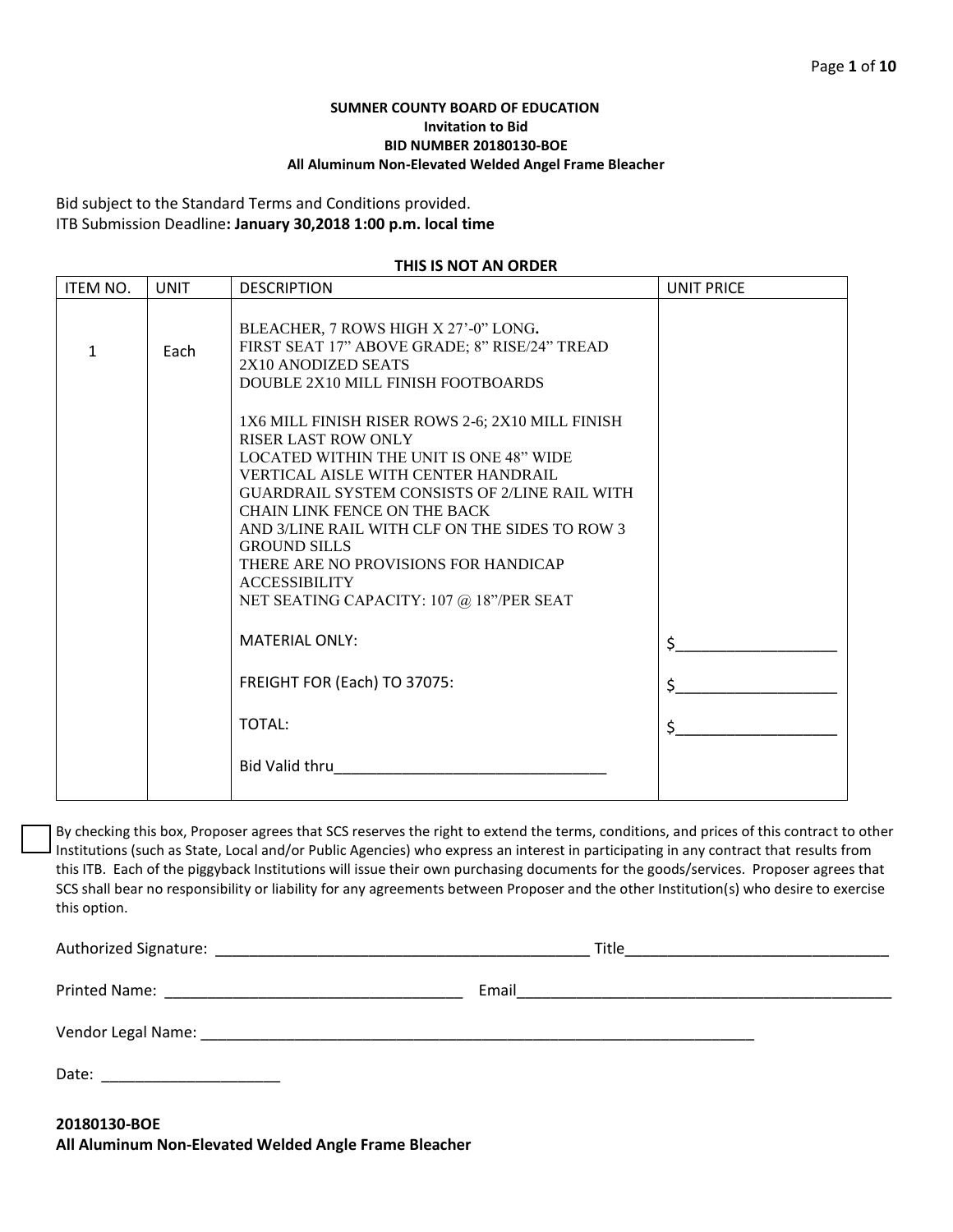# **NOTICE TO PROPOSERS**

There may be one or more amendments to this ITB. In order to receive communication for any such amendments issued specifically to this ITB, the proposer must provide the information requested below to the Sumner County Board of Education (SCS) Purchasing Department. The information may be sent by email to: Chris Harrison, Purchasing Supervisor, chris.harrison@sumnerschools.org. SCS will send amendments only to those proposers which complete and return this information in a timely manner.

| <b>ITB Number:</b>      |  |  |  |
|-------------------------|--|--|--|
| Company Name:           |  |  |  |
| <b>Mailing Address:</b> |  |  |  |
|                         |  |  |  |
|                         |  |  |  |
| Phone Number:           |  |  |  |
| <b>Contact Person:</b>  |  |  |  |
| <b>Email Address:</b>   |  |  |  |

Emailed amendments will be sent in a Microsoft Word (Office for Windows) or Portable Document Format (pdf) format. Any alterations to the document made by the proposer may be grounds for rejection of proposal, cancellation of any subsequent award or any other legal remedies available to SCS.

Amendments will also be posted on the SCS website **https://sumnerschools.org/index.php/current-bids-and-rfps** and attached to the solicitation listing as a PDF or WORD file. Check the particular solicitation on the Current Bids and RFPs webpage for any posted amendments.

By completing and returning this form, the Proposer has expressed its intent to provide a proposal for **20180130-BOE**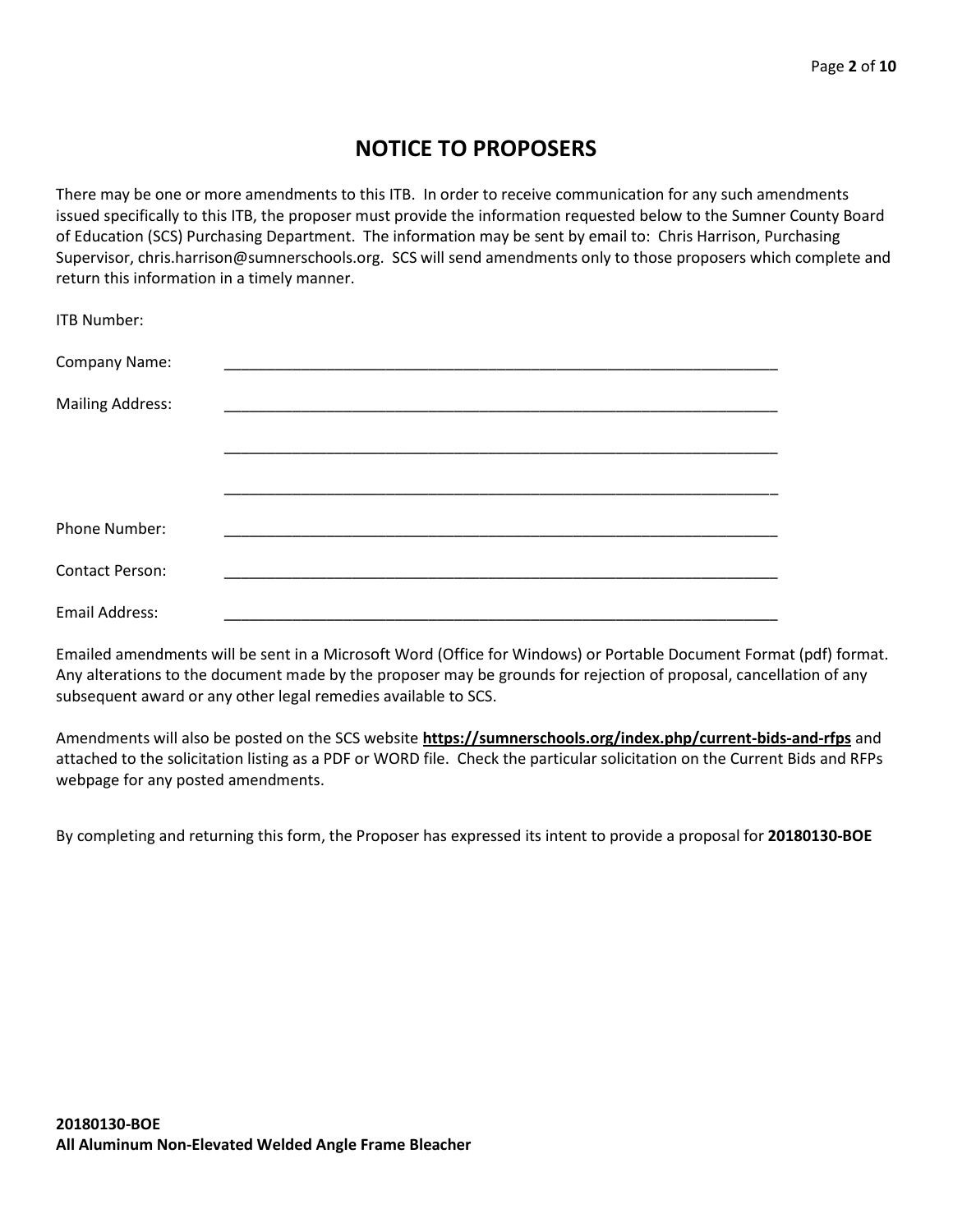## **SUMNER COUNTY BOARD OF EDUCATION INVITATION TO BID BID NUMBER-20180130-BOE All Aluminum Non-Elevated Welded Angel Frame Bleacher**

## **SPECIFICATION:**

- ➢ 7 Rows High X 27'-0" Long
- ➢ First Seat 17" Above Grade: 8" Rise/24" Tread
- ➢ 2X10 Anodized Seats
- ➢ Double 2X10 Mill Finish Footboards
- ➢ 1X6 Mill Finish Riser Rows 2-6; 2X10 Mill Finish Riser Last Row Only
- ➢ Located Within the Unit Is One 48" Wide Vertical Aisle with Center Handrail Guardrail System Consist Of 2/Line Rail with Chain Link Fence on The Back And 3/Line Rail with CLF On the Sides to Row 3
- $\triangleright$  There Are No Provisions for Handicap Accessibility
- ➢ Net Seating Capacity 107@18" Per Seat

## **Freight Cost to be Included**:

**Product Shall Be Delivered to: Beech High School**

**3126 Long Hollow Pike Hendersonville, TN 37075**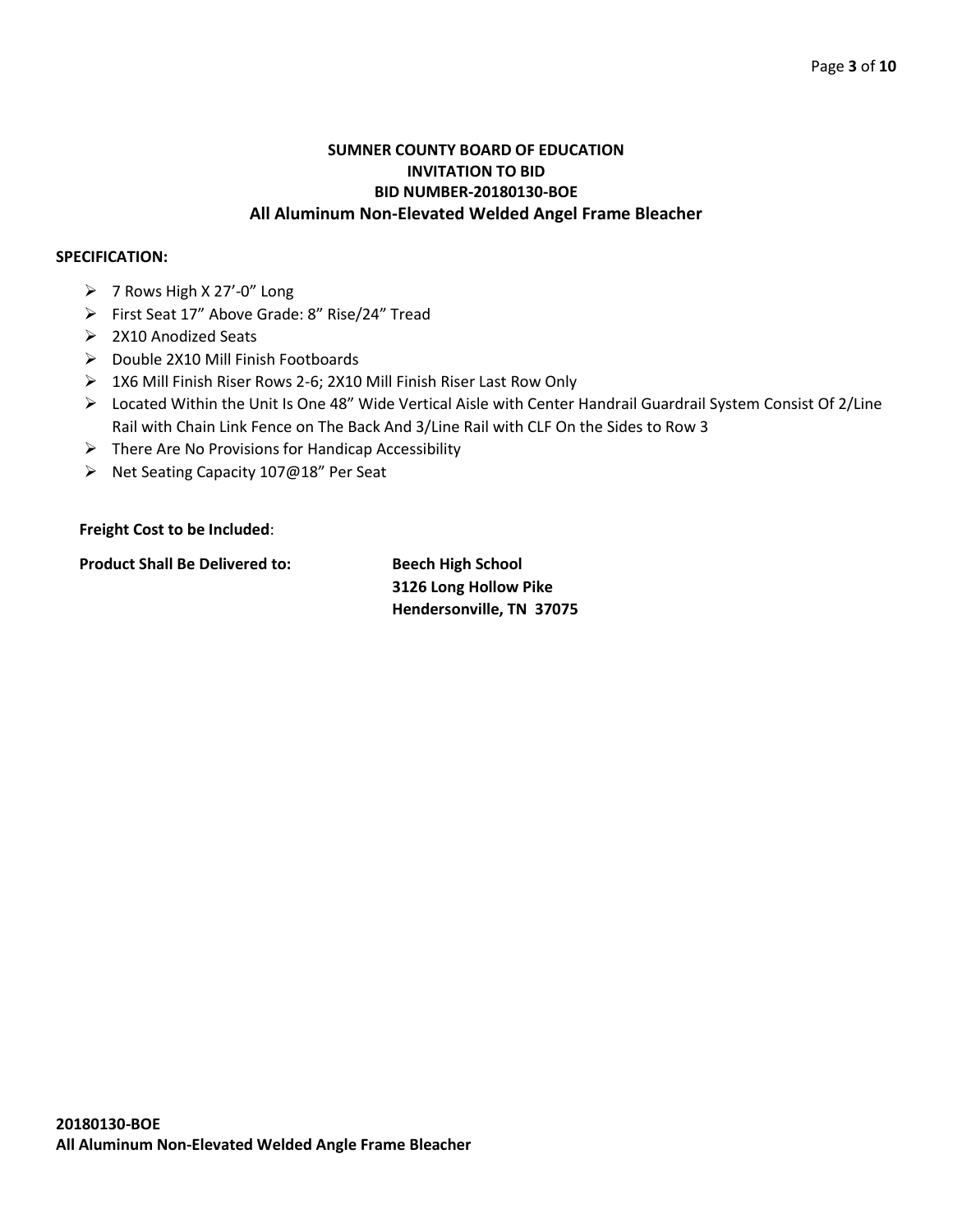- I. Source Selection and Contract Award
	- Award, if made, will be made to the proposer submitting the lowest cost proposal and whom is also determined to be Responsive.
		- o General Criteria to be determined "Responsive"
			- Does the proposal include all required information?
			- Does the proposal include completed attachment forms?
			- Was the proposal delivered on or before the stated deadline?
	- SCS reserves the right to reject any proposal that takes exception to the specifications unless prior approval is requested and granted by SCS.
	- Upon mutual agreement by both parties, SCS shall grant the right to extend the terms, conditions and prices of contract(s) awarded from this ITB to other Institutions (such as State, Local and/or Public Agencies) who express an interest in participating in any contract that results from this ITB. Each of the "piggyback" Institutions will issue their own purchasing documents for purchase of the goods/services. Proposer agrees that SCS shall bear no responsibility or liability for any agreements between Proposer and the other Institution(s) who desire to exercise this option.
- II. Schedule of Events

| <b>RFP Issued</b>                    | January 15 <sup>th</sup> 2018  |
|--------------------------------------|--------------------------------|
| <b>Questions DEADLINE</b>            |                                |
| <b>Board Approval Date ESTIMATED</b> | February 20 <sup>th</sup> 2018 |

#### III. Delivery of Proposals

Sealed proposals will be accepted until **01/30/2018 1:00 p.m. local time**. Proposals received after that time will be deemed invalid. Vendors mailing proposal packages must allow sufficient time to ensure receipt of their package by the time specified. There will be no exceptions. Proposals will be opened and read aloud. The reading of the bids will begin at **1:00 p.m. local time**.

Due to the nature of deliveries to the SCS Support Services Facility by carriers such as UPS, FedEx and such like; the proposal package will be accepted if the date and time on the delivery confirmation are indicated to be on or before the Proposal Deadline.

Delivery Address: Sumner County Board of Education Attn: Purchasing Supervisor 1500 Airport Road Gallatin, TN 37066

The package containing the proposal must be sealed and clearly marked on the outside of the package: **"BID NUMBER"20180130-BOE DO NOT OPEN**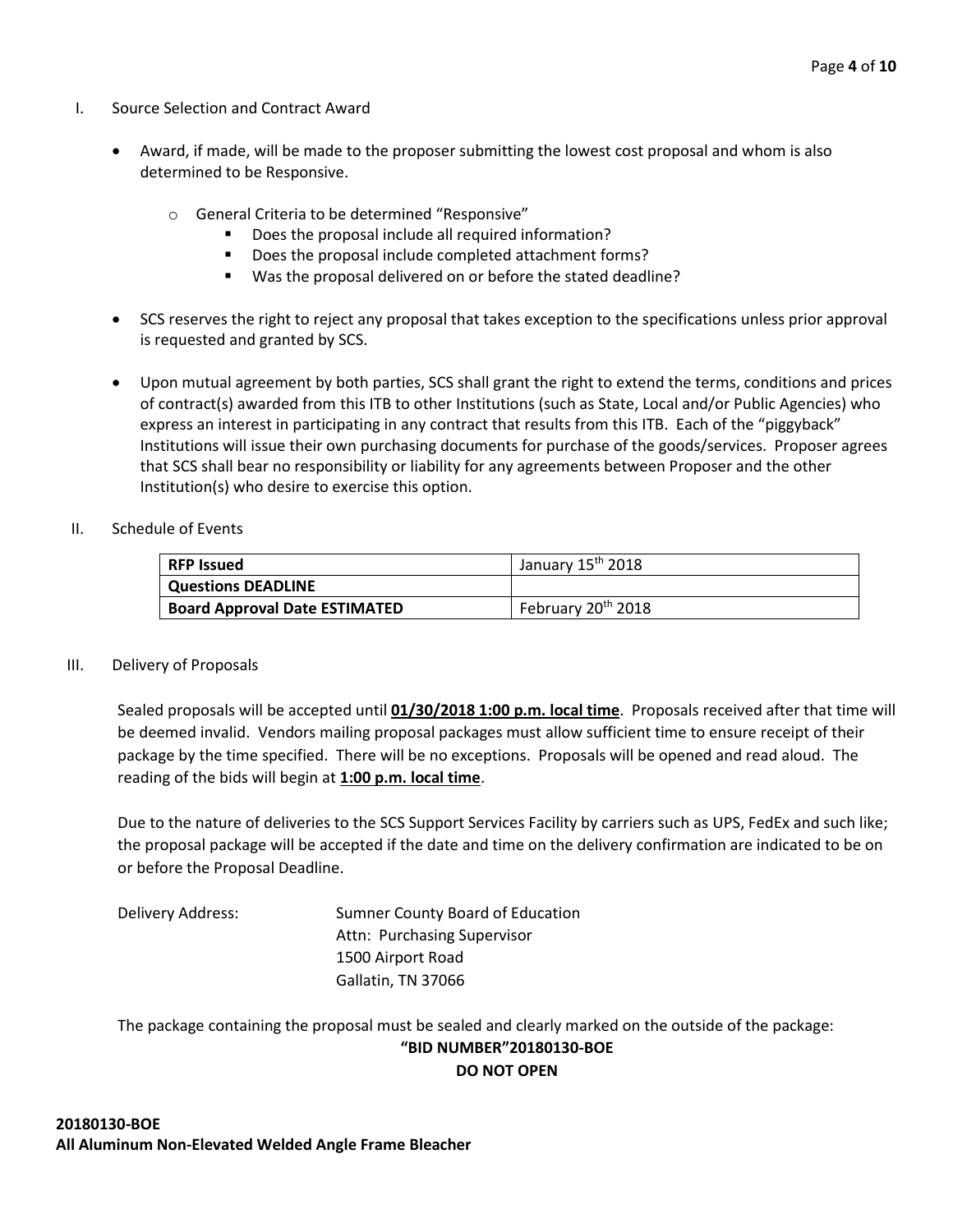## IV. Protests

In the event that any interested party finds any part of the listed specifications, terms or conditions to be discrepant, incomplete or otherwise questionable in any respect; it shall be the responsibility of the concerned party to notify the SCS Purchasing Office of such matters immediately upon receipt of the ITB. All notifications must be sent to the Purchasing Supervisor via email at [purchasing@sumnerschools.org.](mailto:purchasing@sumnerschools.org)

Any actual or prospective Proposer who is aggrieved in connection with the ITB or award of a contract may protest to the Purchasing Supervisor and/or the Sumner County Board of Education at its regularly scheduled meeting.

- V. New Vendors
	- To comply with Internal Revenue Service requirements, all vendors who perform any type of service are required to have a current IRS Form W-9 on file with the SCS Finance Department. It is a mandatory requirement to complete the IRS Form W-9 (Attachment 1) included in this RFP.
	- To comply with the Tennessee Lawful Employment Act (50-1-702 and 50-1-703), non-employees (individuals paid directly by the employer in exchange for the individual's labor or services) must have on file one (1) of the following documents:
		- o A valid Tennessee driver's license or photo identification;
		- $\circ$  A valid driver's license or photo identification from another state where the license requirements are at least as strict as those in Tennessee;
		- o A birth certificate issued by a U.S. state, jurisdiction or territory;
		- o A U.S. government issued certified birth certificate;
		- o A valid, unexpired U.S. passport;
		- o A U.S. certificate of birth abroad (DS-1350 or FS-545)
		- o A report of birth abroad of a U.S. citizen (FS-240);
		- o A certificate of citizenship (N560 or N561);
		- o A certificate of naturalization (N550, N570 or N578);
		- o A U.S citizen identification card (I-197 or I-179); or
		- o Valid alien registration documentation or other proof of current immigration registration recognized by the United States Department of Homeland Security that contains the individual's complete legal name and current alien admission number or alien file number (or numbers if the individual has more than one number).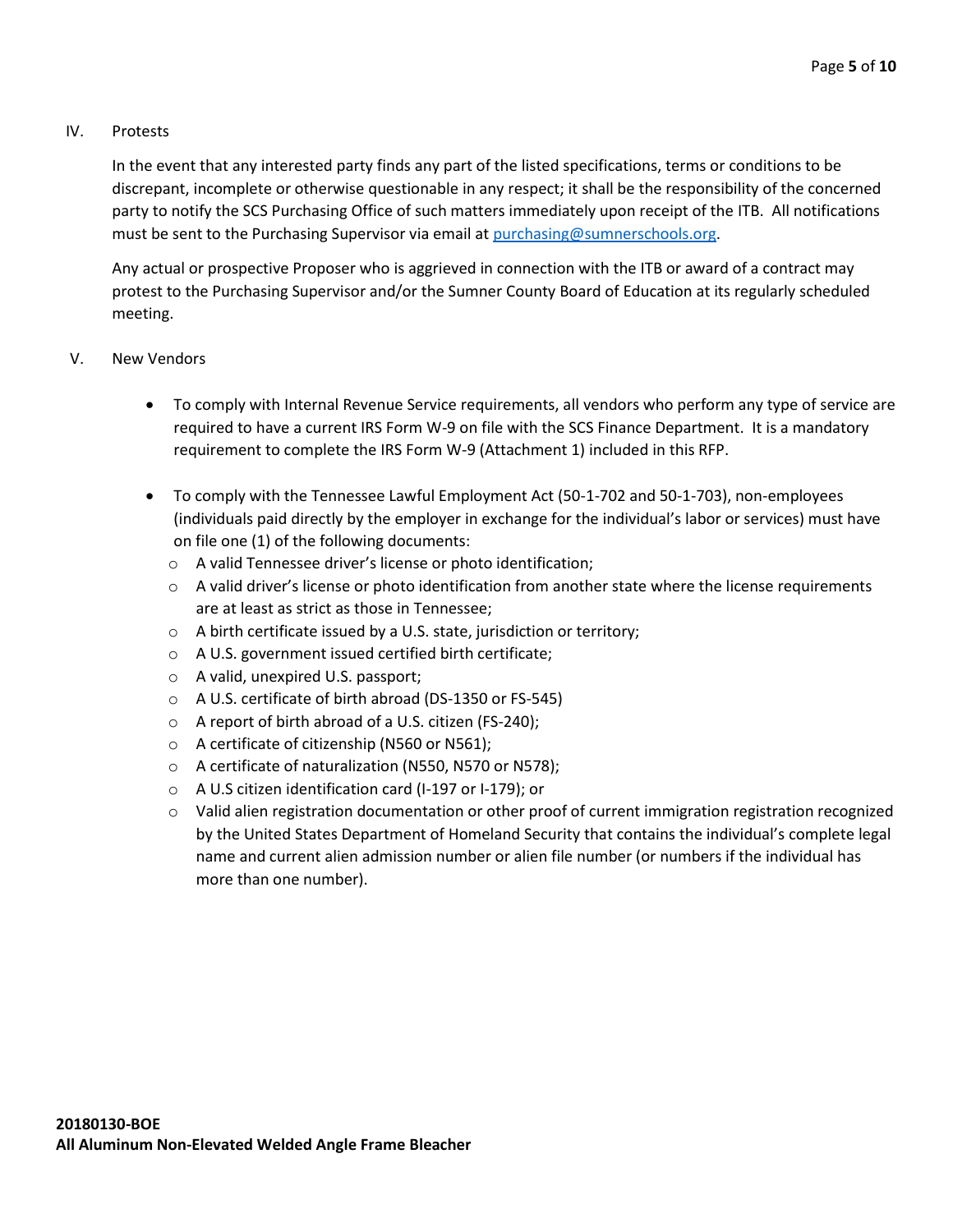## **ATTACHMENT 1**

| (Rev. December 2014)<br>Department of the Treasury<br>Internal Revenue Service                                                                                                                                                                                                                                                                                                                                                                                                                                                                                                                                                                                               |                                                                                                                              | <b>Request for Taxpayer</b><br><b>Identification Number and Certification</b>                                                                                                                                                                                                                                                                                                                                                                                                                                                                                                                                                                                                                                                                    |                                                                                                                                                                                                                                                                                           |                                                                                                                                                                                                                                                                                                          | Give Form to the<br>requester. Do not<br>send to the IRS. |  |
|------------------------------------------------------------------------------------------------------------------------------------------------------------------------------------------------------------------------------------------------------------------------------------------------------------------------------------------------------------------------------------------------------------------------------------------------------------------------------------------------------------------------------------------------------------------------------------------------------------------------------------------------------------------------------|------------------------------------------------------------------------------------------------------------------------------|--------------------------------------------------------------------------------------------------------------------------------------------------------------------------------------------------------------------------------------------------------------------------------------------------------------------------------------------------------------------------------------------------------------------------------------------------------------------------------------------------------------------------------------------------------------------------------------------------------------------------------------------------------------------------------------------------------------------------------------------------|-------------------------------------------------------------------------------------------------------------------------------------------------------------------------------------------------------------------------------------------------------------------------------------------|----------------------------------------------------------------------------------------------------------------------------------------------------------------------------------------------------------------------------------------------------------------------------------------------------------|-----------------------------------------------------------|--|
| οú                                                                                                                                                                                                                                                                                                                                                                                                                                                                                                                                                                                                                                                                           |                                                                                                                              | 1 Name (as shown on your income tax return). Name is required on this line; do not leave this line blank.<br>2 Business name/disregarded entity name, if different from above                                                                                                                                                                                                                                                                                                                                                                                                                                                                                                                                                                    |                                                                                                                                                                                                                                                                                           |                                                                                                                                                                                                                                                                                                          |                                                           |  |
| page<br>3 Check appropriate box for federal tax classification; check only one of the following seven boxes:<br>Specific Instructions on<br>C Corporation<br>S Corporation Partnership<br>Individual/sole proprietor or<br>Print or type<br>single-member LLC<br>Limited liability company. Enter the tax classification (C=C corporation, S=S corporation, P=partnership) ▶<br>Note. For a single-member LLC that is disregarded, do not check LLC; check the appropriate box in the line above for<br>the tax classification of the single-member owner.<br>Other (see instructions) ▶<br>5 Address (number, street, and apt. or suite no.)<br>6 City, state, and ZIP code |                                                                                                                              |                                                                                                                                                                                                                                                                                                                                                                                                                                                                                                                                                                                                                                                                                                                                                  |                                                                                                                                                                                                                                                                                           | 4 Exemptions (codes apply only to<br>certain entities, not individuals; see<br>Trust/estate<br>instructions on page 3):<br>Exempt payee code (if any)<br>Exemption from FATCA reporting<br>code (if any)<br>(Applies to accounts maintained outside the U.S.)<br>Requester's name and address (optional) |                                                           |  |
| See                                                                                                                                                                                                                                                                                                                                                                                                                                                                                                                                                                                                                                                                          |                                                                                                                              | 7 List account number(s) here (optional)                                                                                                                                                                                                                                                                                                                                                                                                                                                                                                                                                                                                                                                                                                         |                                                                                                                                                                                                                                                                                           |                                                                                                                                                                                                                                                                                                          |                                                           |  |
|                                                                                                                                                                                                                                                                                                                                                                                                                                                                                                                                                                                                                                                                              |                                                                                                                              |                                                                                                                                                                                                                                                                                                                                                                                                                                                                                                                                                                                                                                                                                                                                                  |                                                                                                                                                                                                                                                                                           |                                                                                                                                                                                                                                                                                                          |                                                           |  |
| Part I<br><b>Taxpayer Identification Number (TIN)</b><br>Enter your TIN in the appropriate box. The TIN provided must match the name given on line 1 to avoid<br>backup withholding. For individuals, this is generally your social security number (SSN). However, for a<br>resident alien, sole proprietor, or disregarded entity, see the Part I instructions on page 3. For other<br>entities, it is your employer identification number (EIN). If you do not have a number, see How to get a<br>TIN on page 3.<br>Note. If the account is in more than one name, see the instructions for line 1 and the chart on page 4 for<br>guidelines on whose number to enter.    |                                                                                                                              |                                                                                                                                                                                                                                                                                                                                                                                                                                                                                                                                                                                                                                                                                                                                                  | Social security number<br>or<br><b>Employer identification number</b>                                                                                                                                                                                                                     |                                                                                                                                                                                                                                                                                                          |                                                           |  |
| Part II                                                                                                                                                                                                                                                                                                                                                                                                                                                                                                                                                                                                                                                                      | Certification                                                                                                                |                                                                                                                                                                                                                                                                                                                                                                                                                                                                                                                                                                                                                                                                                                                                                  |                                                                                                                                                                                                                                                                                           |                                                                                                                                                                                                                                                                                                          |                                                           |  |
|                                                                                                                                                                                                                                                                                                                                                                                                                                                                                                                                                                                                                                                                              | Under penalties of perjury, I certify that:                                                                                  |                                                                                                                                                                                                                                                                                                                                                                                                                                                                                                                                                                                                                                                                                                                                                  |                                                                                                                                                                                                                                                                                           |                                                                                                                                                                                                                                                                                                          |                                                           |  |
|                                                                                                                                                                                                                                                                                                                                                                                                                                                                                                                                                                                                                                                                              |                                                                                                                              | 1. The number shown on this form is my correct taxpayer identification number (or I am waiting for a number to be issued to me); and<br>2. I am not subject to backup withholding because: (a) I am exempt from backup withholding, or (b) I have not been notified by the Internal Revenue<br>Service (IRS) that I am subject to backup withholding as a result of a failure to report all interest or dividends, or (c) the IRS has notified me that I am<br>no longer subject to backup withholding; and                                                                                                                                                                                                                                      |                                                                                                                                                                                                                                                                                           |                                                                                                                                                                                                                                                                                                          |                                                           |  |
|                                                                                                                                                                                                                                                                                                                                                                                                                                                                                                                                                                                                                                                                              |                                                                                                                              | 3. I am a U.S. citizen or other U.S. person (defined below); and                                                                                                                                                                                                                                                                                                                                                                                                                                                                                                                                                                                                                                                                                 |                                                                                                                                                                                                                                                                                           |                                                                                                                                                                                                                                                                                                          |                                                           |  |
| Sign                                                                                                                                                                                                                                                                                                                                                                                                                                                                                                                                                                                                                                                                         | instructions on page 3.                                                                                                      | 4. The FATCA code(s) entered on this form (if any) indicating that I am exempt from FATCA reporting is correct.<br>Certification instructions. You must cross out item 2 above if you have been notified by the IRS that you are currently subject to backup withholding<br>because you have failed to report all interest and dividends on your tax return. For real estate transactions, item 2 does not apply. For mortgage<br>interest paid, acquisition or abandonment of secured property, cancellation of debt, contributions to an individual retirement arrangement (IRA), and<br>generally, payments other than interest and dividends, you are not required to sign the certification, but you must provide your correct TIN. See the |                                                                                                                                                                                                                                                                                           |                                                                                                                                                                                                                                                                                                          |                                                           |  |
| Here                                                                                                                                                                                                                                                                                                                                                                                                                                                                                                                                                                                                                                                                         | Signature of<br>U.S. person $\blacktriangleright$                                                                            |                                                                                                                                                                                                                                                                                                                                                                                                                                                                                                                                                                                                                                                                                                                                                  |                                                                                                                                                                                                                                                                                           | Date P                                                                                                                                                                                                                                                                                                   |                                                           |  |
|                                                                                                                                                                                                                                                                                                                                                                                                                                                                                                                                                                                                                                                                              | <b>General Instructions</b>                                                                                                  |                                                                                                                                                                                                                                                                                                                                                                                                                                                                                                                                                                                                                                                                                                                                                  | · Form 1098 (home mortgage interest), 1098-E (student loan interest), 1098-T<br>(tuition)                                                                                                                                                                                                 |                                                                                                                                                                                                                                                                                                          |                                                           |  |
|                                                                                                                                                                                                                                                                                                                                                                                                                                                                                                                                                                                                                                                                              |                                                                                                                              | Section references are to the Internal Revenue Code unless otherwise noted.                                                                                                                                                                                                                                                                                                                                                                                                                                                                                                                                                                                                                                                                      | ● Form 1099-C (canceled debt)                                                                                                                                                                                                                                                             |                                                                                                                                                                                                                                                                                                          |                                                           |  |
|                                                                                                                                                                                                                                                                                                                                                                                                                                                                                                                                                                                                                                                                              |                                                                                                                              | Future developments. Information about developments affecting Form W-9 (such<br>as legislation enacted after we release it) is at www.irs.gov/fw9.                                                                                                                                                                                                                                                                                                                                                                                                                                                                                                                                                                                               | . Form 1099-A (acquisition or abandonment of secured property)                                                                                                                                                                                                                            |                                                                                                                                                                                                                                                                                                          |                                                           |  |
| <b>Purpose of Form</b>                                                                                                                                                                                                                                                                                                                                                                                                                                                                                                                                                                                                                                                       |                                                                                                                              | Use Form W-9 only if you are a U.S. person (including a resident alien), to<br>provide your correct TIN.                                                                                                                                                                                                                                                                                                                                                                                                                                                                                                                                                                                                                                         |                                                                                                                                                                                                                                                                                           |                                                                                                                                                                                                                                                                                                          |                                                           |  |
| An individual or entity (Form W-9 requester) who is required to file an information<br>return with the IRS must obtain your correct taxpayer identification number (TIN)<br>which may be your social security number (SSN), individual taxpayer identification<br>number (ITIN), adoption taxpayer identification number (ATIN), or employer<br>identification number (EIN), to report on an information return the amount paid to<br>you, or other amount reportable on an information return. Examples of information<br>returns include, but are not limited to, the following:<br>· Form 1099-INT (interest earned or paid)                                              |                                                                                                                              | If you do not return Form W-9 to the requester with a TIN, you might be subject<br>to backup withholding. See What is backup withholding? on page 2.<br>By signing the filled-out form, you:<br>1. Certify that the TIN you are giving is correct (or you are waiting for a number<br>to be issued).<br>2. Certify that you are not subject to backup withholding, or<br>3. Claim exemption from backup withholding if you are a U.S. exempt payee. If<br>applicable, you are also certifying that as a U.S. person, your allocable share of                                                                                                                                                                                                     |                                                                                                                                                                                                                                                                                           |                                                                                                                                                                                                                                                                                                          |                                                           |  |
| . Form 1099-DIV (dividends, including those from stocks or mutual funds)                                                                                                                                                                                                                                                                                                                                                                                                                                                                                                                                                                                                     |                                                                                                                              |                                                                                                                                                                                                                                                                                                                                                                                                                                                                                                                                                                                                                                                                                                                                                  | any partnership income from a U.S. trade or business is not subject to the                                                                                                                                                                                                                |                                                                                                                                                                                                                                                                                                          |                                                           |  |
| . Form 1099-MISC (various types of income, prizes, awards, or gross proceeds)<br>. Form 1099-B (stock or mutual fund sales and certain other transactions by<br>brokers)                                                                                                                                                                                                                                                                                                                                                                                                                                                                                                     |                                                                                                                              |                                                                                                                                                                                                                                                                                                                                                                                                                                                                                                                                                                                                                                                                                                                                                  | withholding tax on foreign partners' share of effectively connected income, and<br>4. Certify that FATCA code(s) entered on this form (if any) indicating that you are<br>exempt from the FATCA reporting, is correct. See What is FATCA reporting? on<br>page 2 for further information. |                                                                                                                                                                                                                                                                                                          |                                                           |  |
|                                                                                                                                                                                                                                                                                                                                                                                                                                                                                                                                                                                                                                                                              | · Form 1099-S (proceeds from real estate transactions)<br>. Form 1099-K (merchant card and third party network transactions) |                                                                                                                                                                                                                                                                                                                                                                                                                                                                                                                                                                                                                                                                                                                                                  |                                                                                                                                                                                                                                                                                           |                                                                                                                                                                                                                                                                                                          |                                                           |  |

Cat. No. 10231X

Form **W-9** (Rev. 12-2014)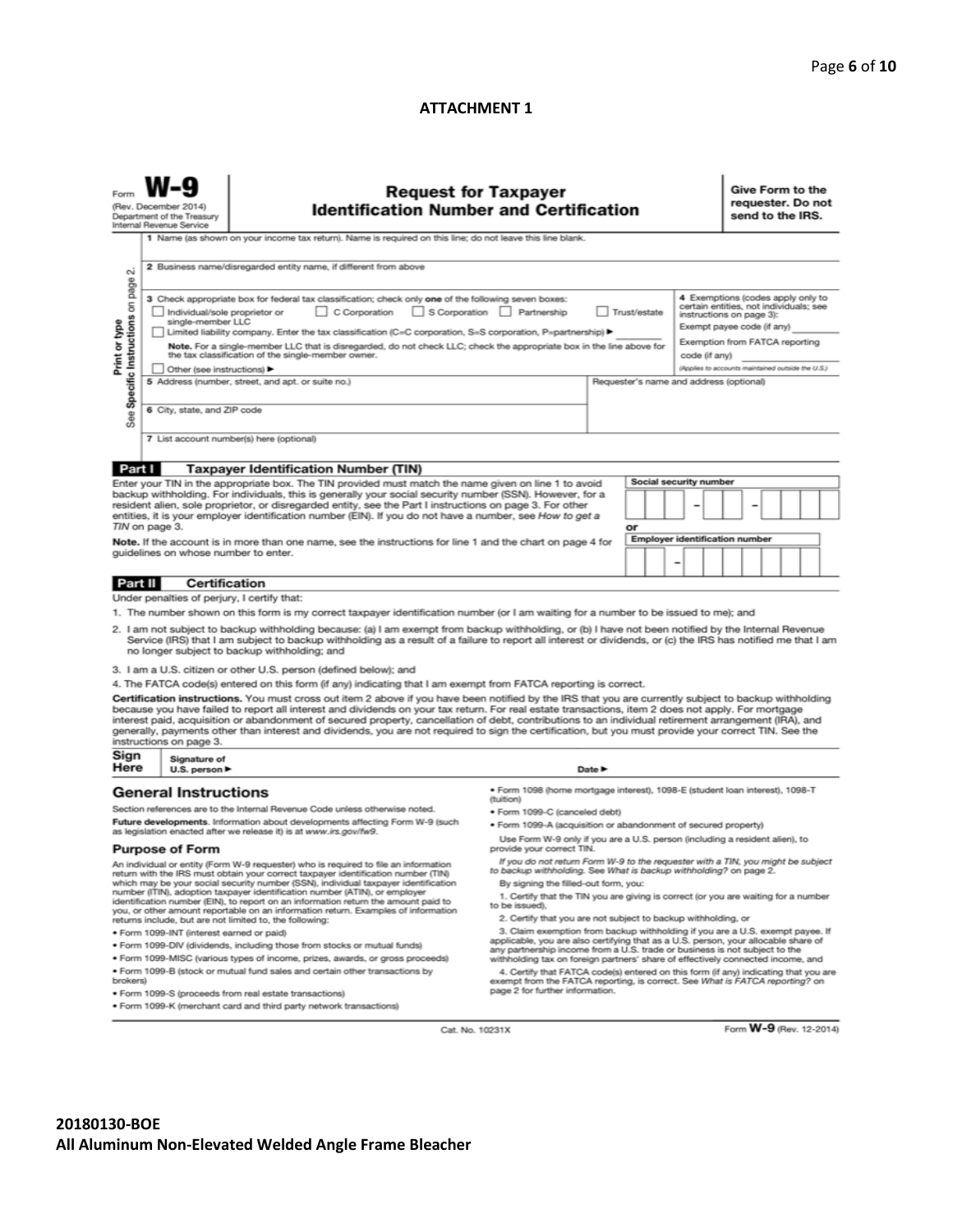## **ATTACHMENT 2**

#### **ATTESTATION RE PERSONNEL USED IN CONTRACT PERFORMANCE**

| <b>CONTRACTOR LEGAL ENTITY NAME:</b>                                   |  |
|------------------------------------------------------------------------|--|
| FEDERAL EMPLOYER IDENTIFICATION NUMBER:<br>(or Social Security Number) |  |

**The Contractor, identified above, does hereby attest, certify, warrant, and assure that the Contractor shall not knowingly utilize the services of an illegal immigrant in the performance of this Contract and shall not knowingly utilize the services of any subcontractor who will utilize the services of an illegal immigrant in the performance of this Contract.**

**SIGNATURE & DATE:**

NOTICE: This attestation MUST be signed by an individual empowered to contractually bind the Contractor.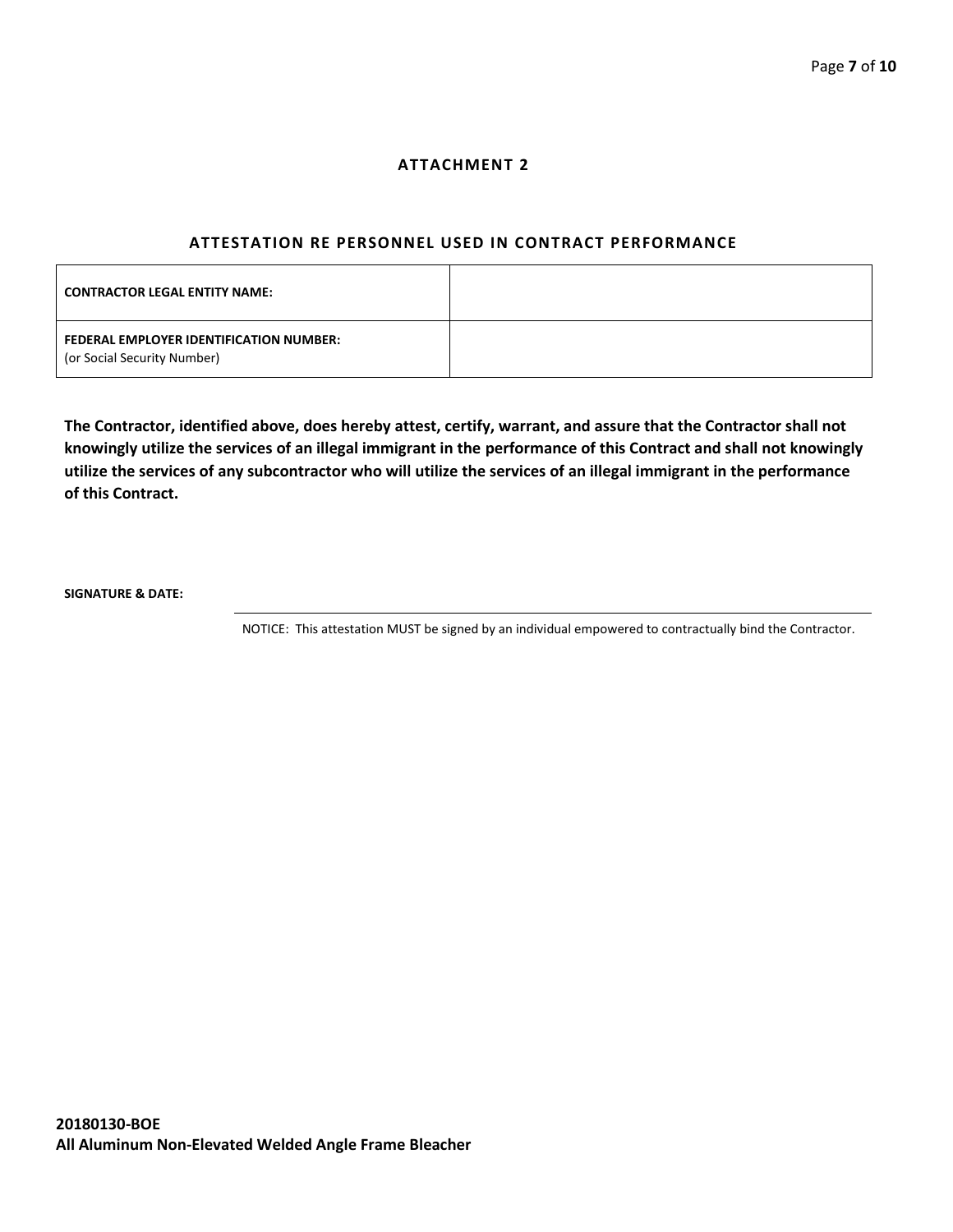## **STANDARD PURCHASING TERMS & CONDITIONS SUMNER COUNTY BOARD OF EDUCATION (SCS)**

#### **1. PREPARATION AND SUBMISSION OF BID.**

- **a.** Failure to examine any drawings**,** specifications, or instructions will be at the bidder's risk. Any deviation from the stated terms, conditions and specifications must be coordinated with and approved in writing by the SCS Purchasing Supervisor.
- **b.** BID SUBMITTAL / SIGNATURE: Bid shall give the full name and business address of the bidder. If the bidder is a corporation, the name shall be stated as it is in the corporate charter. Bids must be signed in ink by the bidder's authorized agent. Unsigned bids will be rejected. Bids are to be sealed and the outside of the envelope is to reference the bid number. The person signing the bid must show his title, and if requested by the institution, must furnish satisfactory proof of his or her authority to bind his or her company in contract. Bidder understands that by submitting a bid with an authorized signature, it shall constitute an offer to SCS. Bids must be typewritten or in ink; otherwise they may not be considered. Purchase orders will be issued to the firm name appearing on the W9. Facsimile responses will not be considered.
- **c.** SCS is not responsible for any costs incurred by any vendor pursuant to the RFP. The vendor shall be responsible for all costs incurred in connection with the preparation and submission of its proposal.
- **d.** All bidders must be in compliance with T.C.A. § 62-6-119 at the time of the bid and provide evidence of compliance with the applicable provisions of the chapter before such bid may be considered.
- **e.** Bids are to be received in the location designated on the bid no later than the specified date and time. Late bids will NOT be opened or considered.
- **f.** No erasures permitted. Errors may be crossed out and corrections printed in ink or typewritten adjacent to error and must be initialed in ink by person signing bid.
- **g.** Specifications: Reference to available specifications shall be sufficient to make the terms of the specifications binding on the bidder. The use of the name of a manufacturer, or any special brand or make in describing an item does not restrict the bidder to that manufacturer or specific article, unless specifically stated. Comparable products of other manufacturers will be considered if proof of compatibility is contained in the bid. Bidders are required to notify SCSs Purchasing Supervisor whenever specifications/procedures are not perceived to be fair and open. The articles on which the bids are submitted must be equal or superior to that specified. Informative and Descriptive Literature: The bidder must show brand or trade names of the articles bid, when applicable. It shall be the responsibility of the vendor, including vendors whose product is referenced, to furnish with the bid such specifications, catalog pages, brochures or other data as will provide an adequate basis for determining the quality and functional capabilities of the product offered. Failure to provide this data may be considered valid justification for rejection of bid.
- **h.** Samples: Samples of items when called for, must be furnished free of expense, and if not destroyed will, upon vendor's request within ten (10) days of bid opening, be returned at the bidder's expense. Each sample must be labeled with the bidder's name, manufacturer's brand name and number, bid number and item reference.
- **i.** Time of Performance: The number of calendar days in which delivery is to be made after receipt of order shall be stated in the bid and may be a factor in making an award, price notwithstanding. If no delivery time is stated in the bid, bidder agrees that delivery is to be made within two weeks (10 business days) of order.
- **j.** Transportation and delivery charges should be included in the price and be fully prepaid by the vendor to the destination specified in the bid. Bid prices shall include delivery of all items F.O.B. destination.
- **k.** New materials and supplies must be delivered unless otherwise specifically stated in the bid.
- **l.** Alternate/multiple bids will not be considered unless specifically called for in the bid.
- **m.** Only bids submitted on bid forms furnished by the Institution will be considered.
- **n.** By signing this bid where indicated, the bidder agrees to strictly abide by all local, state and federal statutes and regulations. The bidder further certifies that this bid is made without collusion or fraud.
- **o.** Failure to Bid/Error in Bid. In case of error in the extension of prices in the bid, the unit price will govern. Late bids will NOT be opened or considered. Bidders are cautioned to verify their bids before submission, as amendments received after the bid deadline will not be considered. No bid shall be altered, amended or withdrawn after opening. After bid opening, a bidder may withdraw a bid only when there is obvious clerical error such as a misplaced decimal point, or when enforcement of the bid would impose unconscionable hardship due to an error in the bid resulting in a quotation substantially below the other bids received. Bid withdrawals will be considered only upon written request of the bidder.
- **2. OPEN RECORDS.** In order to comply with the provisions of the Tennessee Open Records Act, all bids will be publicly opened and are subject to public inspection after the award upon written request. Bidders may be present at bid opening. Summary information will be posted the SCS website, www.sumnerschools.org under the Invitation to Bid link.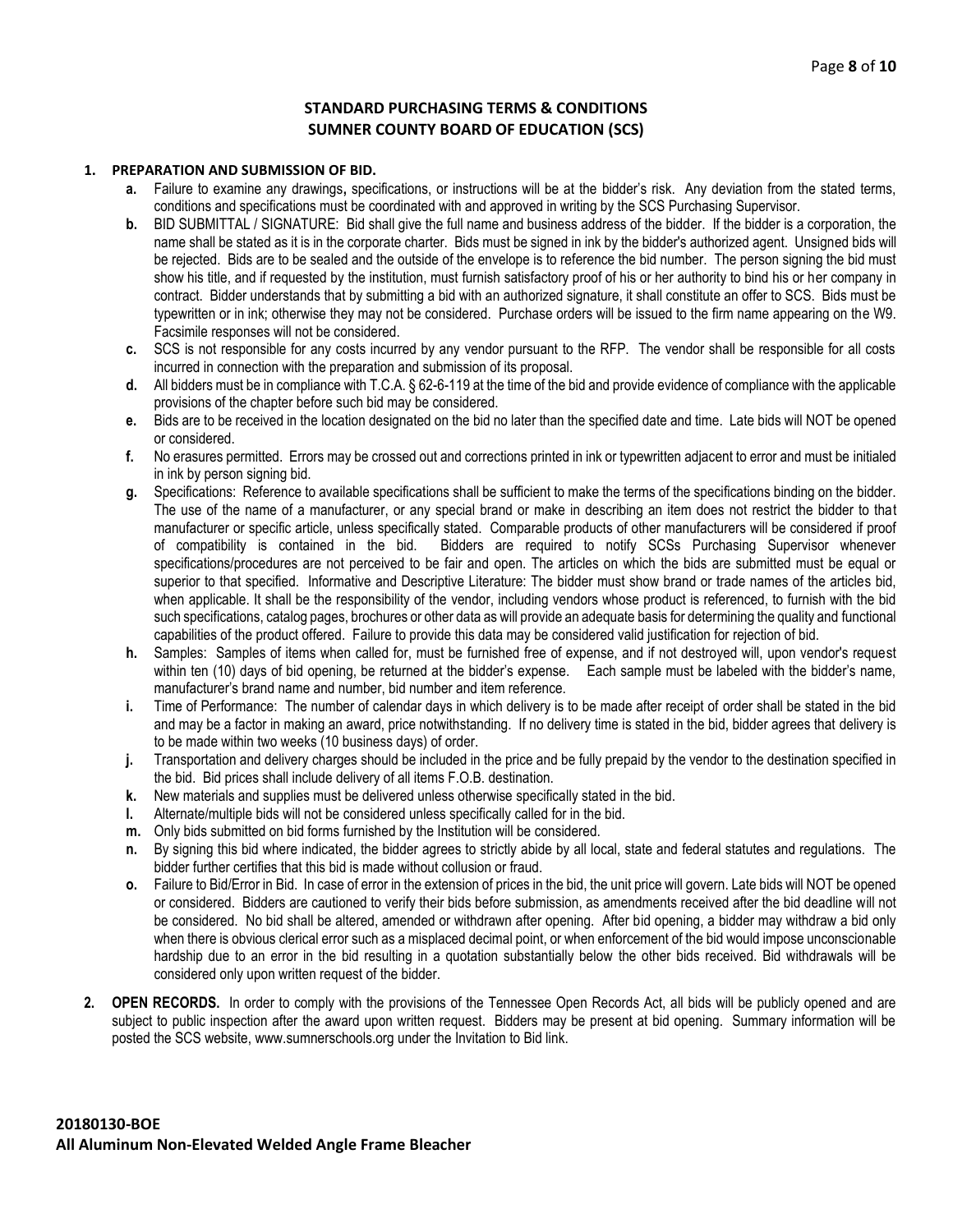- **3. ACCEPTANCE AND AWARD.** SCS reserves the right to reject any and all bids and to waive any informality in bids and, unless otherwise specified by the bidder to accept any item in the bid. Action to reject all bids shall be taken for unreasonably high prices, errors in the bid documents, cessation of need, unavailability of funds, or any other reason approved by SCS.
	- **a.** Contracts and purchases will be made with the lowest, responsive, responsible, qualified bidder. The quality of the articles to be supplied, their conformity with the specifications, their suitability to the requirements of the Institution, cash discount offered, and the delivery terms will be taken into consideration.
	- **b.** Any deviation from these stated terms, specifications and conditions must be coordinated with and approved in writing by the Purchasing Supervisor.
	- **c.** Prices quoted on the response (if any) are to be considered firm and binding until the said equipment, supplies or services are in the possession of SCS.
	- **d.** SCS reserves the right to order more or less than the quantity listed in the bid.
	- **e.** If a bidder fails to state a time within which a bid must be accepted, it is understood and agreed that SCS shall have ninety (90) days to accept.
	- **f.** No purchase or contract is authorized or valid until the issuance of a SCS purchase order in accordance with SCS policy. No SCS employee is authorized to purchase equipment, supplies or services prior to the issuance of such a purchase order.
	- **g.** The contract may not be assigned without written SCS consent.
	- **h.** If the appropriate space is marked on the bid, other Institutions (such as State, Local and/or Public Agencies) may purchase off the contract during the same period as SCS.
	- **i.** The awarded bidder will be required to post a performance and payment bond in the amount of 25% of the contract price if it exceeds \$100,000 as stated by T.C.A. §12-4-201.
	- **j.** If the project cost is in excess of \$25,000 a performance bond must be secured by the requesting part in an amount equal to the market improvement value.
- **4. PAYMENT**. Payment terms must be specified in the bid response, including any discounts for early payment. Partial payments will not be approved unless justification for such payment can be shown. Terms will be NET 30 days. Payment will not be made until the conditions and specifications of the RFP are inspected and approved as conforming by persons appointed by SCS.
- **5. DEFAULT OF SELECTED VENDOR.** In case of vendor default, SCS may procure the articles or services from other sources and hold the defaulting vendor responsible for any resulting cost. If the awarded vendor violates any terms of their response, the contract, SCS policy or any law, they may be disqualified from bidding for a period of two years for minor violations or longer for major violations. Bids from disqualified bidders will not be accepted during the period of disqualification.
- **6. INSPECTION OF PURCHASES.** Articles received which are not equivalent will not be accepted and will be picked up by the vendor or returned to vendor, shipping charges collect. SCS shall have a reasonable period in which to inspect and accept or reject materials without liability. If necessity requires SCS to use nonconforming materials, an appropriate reduction in payment may be made.
- **7. TAXES.** SCS is tax exempt; do not include taxes in quotation. Vendors making improvements or additions to, or performing repair work on real property for SCS are liable for any applicable sales or use tax on tangible personal property used in connection with the contract or furnished to vendors by the state for use under the contract.
- **8. NONDISCRIMINATION.** SCS is an equal opportunity employer. SCS and bidder agree to comply with Titles VI and VII of the Civil Rights Act of 1964, Title IX of the Education Amendments of 1972, Section 504 of the Rehabilitation Act of 1973, Executive Order 11,246, the Americans with Disabilities Act of 1990 and the related regulations to each. Each party assures that it will not discriminate against any individual including, but not limited to employees or applicants for employment and/or students, because of race, religion, creed, color, sex, age, disability, veteran status or national origin. In the event that any claims should arise with regards to violations of any such local, state or federal law, statues, rule or regulations, the vendor will indemnify and hold SCS harmless for any damages, including court costs or attorney fees, which might be incurred.